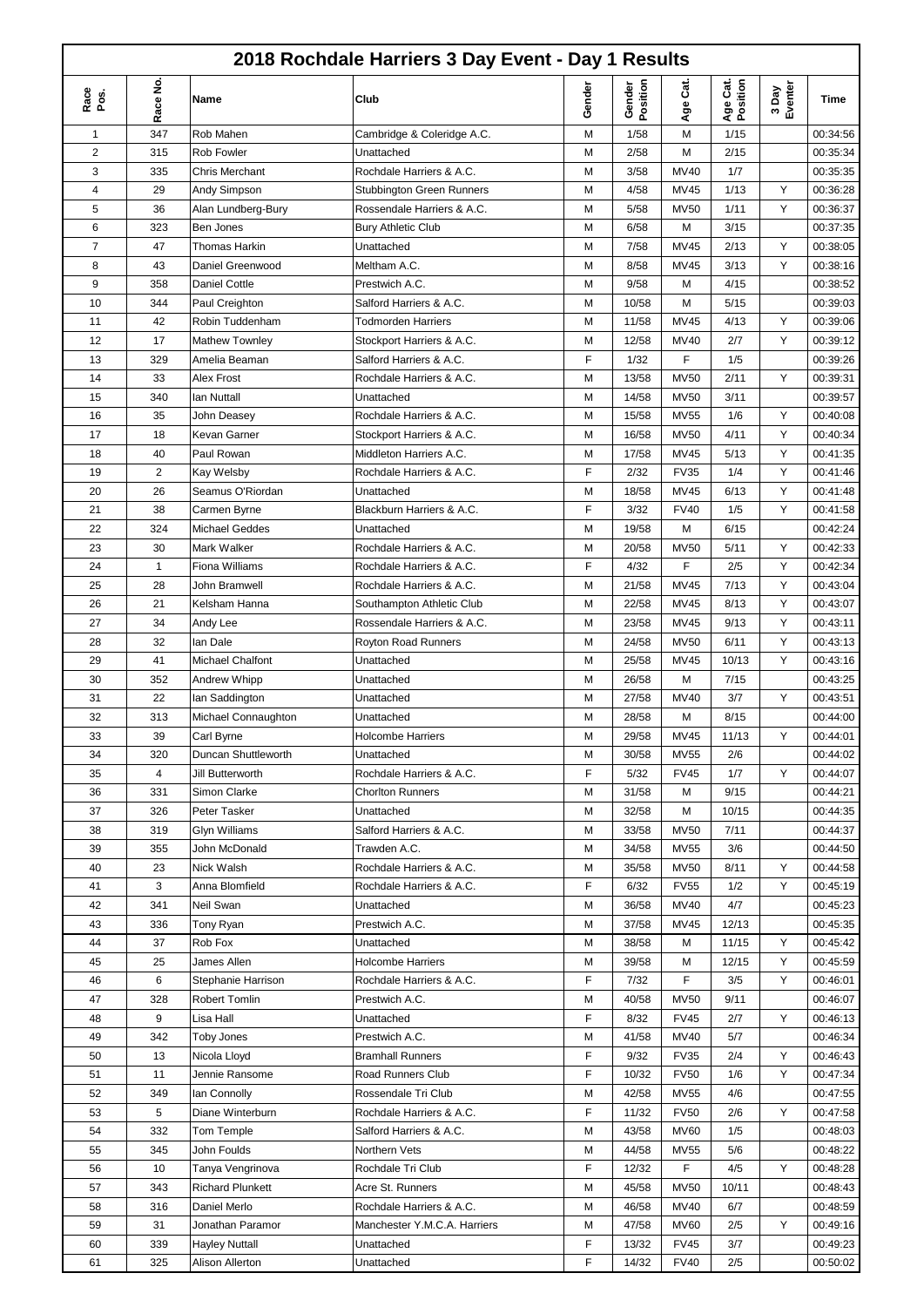| 2018 Rochdale Harriers 3 Day Event - Day 1 Results |          |                        |                            |        |                    |               |                      |                  |          |  |
|----------------------------------------------------|----------|------------------------|----------------------------|--------|--------------------|---------------|----------------------|------------------|----------|--|
| Race<br>Pos.                                       | Race No. | Name                   | Club                       | Gender | Gender<br>Position | Cat.<br>Age i | Age Cat.<br>Position | 3 Day<br>Eventer | Time     |  |
| 62                                                 | 314      | <b>Stuart Smith</b>    | Unattached                 | М      | 48/58              | M             | 13/15                |                  | 00:50:03 |  |
| 63                                                 | 353      | <b>Matthew Lester</b>  | Unattached                 | М      | 49/58              | M             | 14/15                |                  | 00:50:11 |  |
| 64                                                 | 14       | Fiona Dyson            | Unattached                 | F      | 15/32              | <b>FV50</b>   | 3/6                  | Υ                | 00:50:23 |  |
| 65                                                 | 351      | <b>Tony Rowe</b>       | Prestwich A.C.             | M      | 50/58              | <b>MV60</b>   | 3/5                  |                  | 00:50:35 |  |
| 66                                                 | 45       | Jan Needham            | Rochdale Harriers & A.C.   | F      | 16/32              | <b>FV65</b>   | 1/3                  | Υ                | 00:50:39 |  |
| 67                                                 | 350      | <b>Roland Bowness</b>  | Salford Harriers & A.C.    | M      | 51/58              | <b>MV70</b>   | 1/1                  |                  | 00:50:42 |  |
| 68                                                 | 359      | Kevin Fox              | Rochdale Harriers & A.C.   | М      | 52/58              | <b>MV60</b>   | 4/5                  |                  | 00:51:34 |  |
| 69                                                 | 334      | <b>Colette Cooke</b>   | Rochdale Harriers & A.C.   | F      | 17/32              | <b>FV35</b>   | 3/4                  |                  | 00:52:03 |  |
| 70                                                 | 357      | Jennifer Helm          | Prestwich A.C.             | F      | 18/32              | <b>FV40</b>   | 3/5                  |                  | 00:52:48 |  |
| 71                                                 | 348      | <b>Craig Wellens</b>   | Unattached                 | M      | 53/58              | MV45          | 13/13                |                  | 00:53:09 |  |
| 72                                                 | 15       | Jane Galliano          | Unattached                 | F      | 19/32              | <b>FV50</b>   | 4/6                  | Υ                | 00:53:14 |  |
| 73                                                 | 19       | Jon Stainthorpe        | Middleton Harriers A.C.    | M      | 54/58              | MV40          | 7/7                  | Υ                | 00:53:55 |  |
|                                                    |          |                        |                            |        |                    |               |                      |                  |          |  |
| 74                                                 | 318      | Joanne Houghton        | Unattached                 | F      | 20/32              | <b>FV50</b>   | 5/6                  |                  | 00:55:07 |  |
| 75                                                 | 322      | Eilish Distefano       | Prestwich A.C.             | F      | 21/32              | <b>FV45</b>   | 4/7                  |                  | 00:56:00 |  |
| 76                                                 | 8        | Barbara Smith          | Unattached                 | F      | 22/32              | <b>FV45</b>   | 5/7                  | Υ                | 00:56:28 |  |
| 77                                                 | 7        | <b>Bonnie Smith</b>    | Unattached                 | F      | 23/32              | F             | 5/5                  | Υ                | 00:56:29 |  |
| 78                                                 | 44       | Terry O'Neill          | Middleton Harriers A.C.    | M      | 55/58              | <b>MV50</b>   | 11/11                | Y                | 00:56:43 |  |
| 79                                                 | 356      | Kane Sedgwick          | Unattached                 | М      | 56/58              | M             | 15/15                |                  | 00:56:44 |  |
| 80                                                 | 338      | Linzi Lloyd-Henry      | Prestwich A.C.             | F      | 24/32              | <b>FV45</b>   | 6/7                  |                  | 00:57:12 |  |
| 81                                                 | 330      | Stephanie Caldwell     | Unattached                 | F      | 25/32              | <b>FV65</b>   | 2/3                  |                  | 00:57:30 |  |
| 82                                                 | 46       | <b>Hilary Farren</b>   | Rossendale Harriers & A.C. | F      | 26/32              | <b>FV55</b>   | 2/2                  | Υ                | 00:58:36 |  |
| 83                                                 | 327      | Joanne Tasker          | Unattached                 | F      | 27/32              | <b>FV35</b>   | 4/4                  |                  | 00:59:56 |  |
| 84                                                 | 16       | Jillian Heywood        | Royton Road Runners        | F      | 28/32              | <b>FV45</b>   | 7/7                  | Υ                | 01:00:28 |  |
| 85                                                 | 321      | <b>Adrian Guerrier</b> | Unattached                 | М      | 57/58              | <b>MV60</b>   | 5/5                  |                  | 01:01:39 |  |
| 86                                                 | 354      | Lorna Holt             | Rossendale Harriers & A.C. | F      | 29/32              | <b>FV40</b>   | 4/5                  |                  | 01:01:52 |  |
| 87                                                 | 360      | Gillian Demet          | Sale Hariers Manchester    | F      | 30/32              | <b>FV65</b>   | 3/3                  |                  | 01:02:55 |  |
|                                                    |          |                        |                            | F      |                    |               |                      | Υ                |          |  |
| 88                                                 | 12       | Claire Whittaker       | Rossendale Harriers & A.C. |        | 31/32              | <b>FV40</b>   | 5/5                  |                  | 01:04:10 |  |
| 89                                                 | 317      | Hilary Herman          | Prestwich A.C.             | М      | 58/58              | <b>MV55</b>   | 6/6                  |                  | 01:05:32 |  |
| 90                                                 | 333      | Sheila Welton          | Unattached                 | F      | 32/32              | <b>FV50</b>   | 6/6                  |                  | 01:07:30 |  |
|                                                    |          |                        |                            |        |                    |               |                      |                  |          |  |
|                                                    |          |                        |                            |        |                    |               |                      |                  |          |  |
|                                                    |          |                        |                            |        |                    |               |                      |                  |          |  |
|                                                    |          |                        |                            |        |                    |               |                      |                  |          |  |
|                                                    |          |                        |                            |        |                    |               |                      |                  |          |  |
|                                                    |          |                        |                            |        |                    |               |                      |                  |          |  |
|                                                    |          |                        |                            |        |                    |               |                      |                  |          |  |
|                                                    |          |                        |                            |        |                    |               |                      |                  |          |  |
|                                                    |          |                        |                            |        |                    |               |                      |                  |          |  |
|                                                    |          |                        |                            |        |                    |               |                      |                  |          |  |
|                                                    |          |                        |                            |        |                    |               |                      |                  |          |  |
|                                                    |          |                        |                            |        |                    |               |                      |                  |          |  |
|                                                    |          |                        |                            |        |                    |               |                      |                  |          |  |
|                                                    |          |                        |                            |        |                    |               |                      |                  |          |  |
|                                                    |          |                        |                            |        |                    |               |                      |                  |          |  |
|                                                    |          |                        |                            |        |                    |               |                      |                  |          |  |
|                                                    |          |                        |                            |        |                    |               |                      |                  |          |  |
|                                                    |          |                        |                            |        |                    |               |                      |                  |          |  |
|                                                    |          |                        |                            |        |                    |               |                      |                  |          |  |
|                                                    |          |                        |                            |        |                    |               |                      |                  |          |  |
|                                                    |          |                        |                            |        |                    |               |                      |                  |          |  |
|                                                    |          |                        |                            |        |                    |               |                      |                  |          |  |
|                                                    |          |                        |                            |        |                    |               |                      |                  |          |  |
|                                                    |          |                        |                            |        |                    |               |                      |                  |          |  |
|                                                    |          |                        |                            |        |                    |               |                      |                  |          |  |
|                                                    |          |                        |                            |        |                    |               |                      |                  |          |  |
|                                                    |          |                        |                            |        |                    |               |                      |                  |          |  |
|                                                    |          |                        |                            |        |                    |               |                      |                  |          |  |
|                                                    |          |                        |                            |        |                    |               |                      |                  |          |  |
|                                                    |          |                        |                            |        |                    |               |                      |                  |          |  |
|                                                    |          |                        |                            |        |                    |               |                      |                  |          |  |
|                                                    |          |                        |                            |        |                    |               |                      |                  |          |  |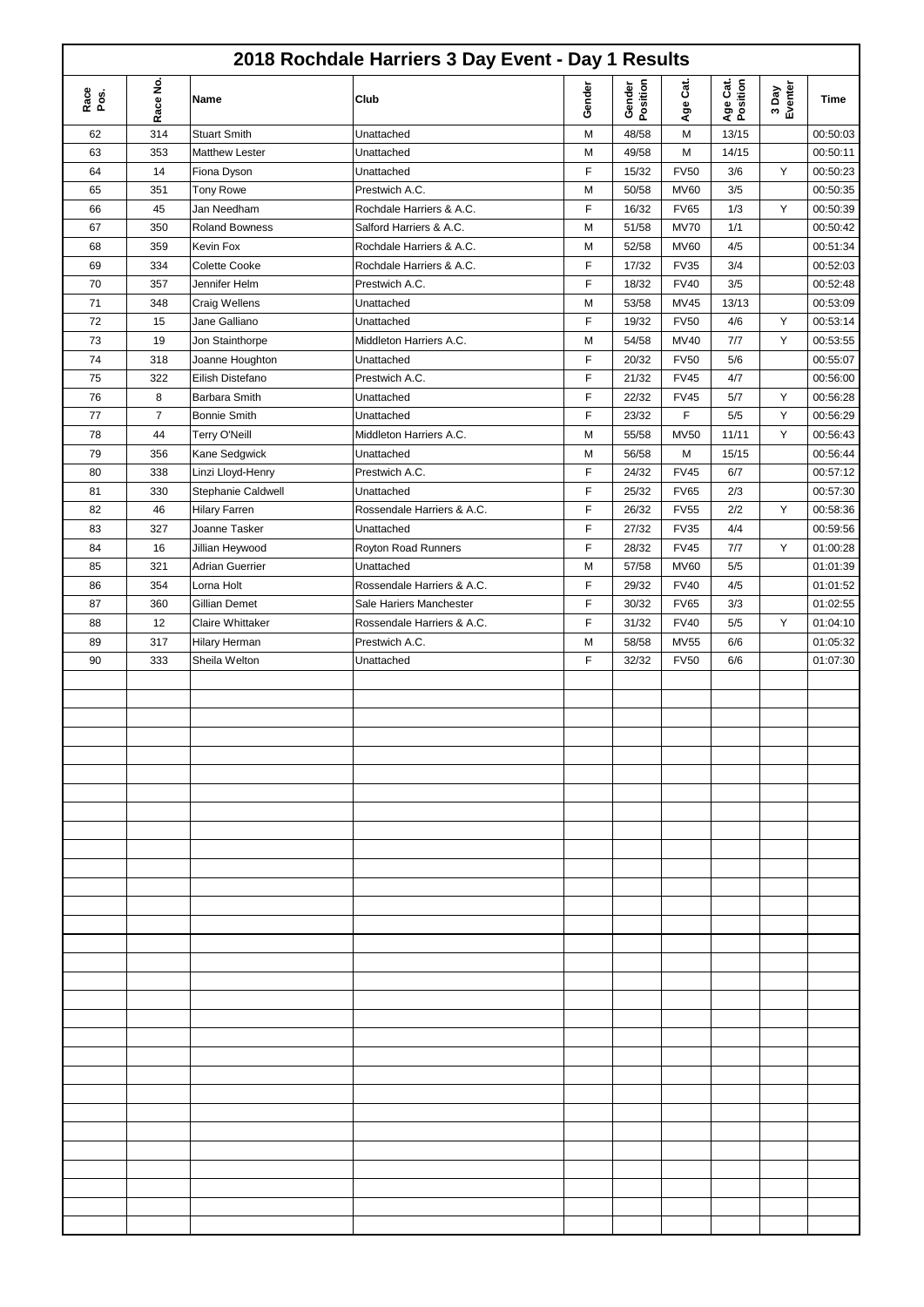## **2018 Rochdale Harriers 3 Day Event - Day 2 Results**

| 2018 Rochdale Harriers 3 Day Event - Day 2 Results |                |                         |                                  |        |                    |             |                      |                  |          |  |
|----------------------------------------------------|----------------|-------------------------|----------------------------------|--------|--------------------|-------------|----------------------|------------------|----------|--|
| Race<br>Pos.                                       | Race No.       | Name                    | Club                             | Gender | Gender<br>Position | Čã.<br>Age  | Age Cat.<br>Position | 3 Day<br>Eventer | Time     |  |
| $\mathbf{1}$                                       | 36             | Alan Lundberg-Bury      | Rossendale Harriers & A.C.       | M      | 1/36               | <b>MV50</b> | 1/7                  | Υ                | 00:40:41 |  |
| $\overline{2}$                                     | 29             | Andy Simpson            | <b>Stubbington Green Runners</b> | М      | 2/36               | <b>MV45</b> | 1/14                 | Υ                | 00:41:02 |  |
| 3                                                  | 47             | Thomas Harkin           | Unattached                       | М      | 3/36               | <b>MV45</b> | 2/14                 | Υ                | 00:42:30 |  |
| 4                                                  | 43             | Daniel Greenwood        | Meltham A.C.                     | М      | 4/36               | <b>MV45</b> | 3/14                 | Υ                | 00:42:57 |  |
| 5                                                  | 17             | <b>Mathew Townley</b>   | Stockport Harriers & A.C.        | М      | 5/36               | <b>MV40</b> | 1/5                  | Υ                | 00:43:15 |  |
| 6                                                  | 42             | Robin Tuddenham         | <b>Todmorden Harriers</b>        | M      | 6/36               | MV45        | 4/14                 | Y                | 00:44:27 |  |
| 7                                                  | 371            | Marwan Khoueiry         | <b>Wakefield Harriers</b>        | М      | 7/36               | MV45        | 5/14                 |                  | 00:44:34 |  |
| 8                                                  | 40             | Paul Rowan              | Middleton Harriers A.C.          | М      | 8/36               | <b>MV45</b> | 6/14                 | Υ                | 00:44:54 |  |
| 9                                                  | 33             | Alex Frost              | Rochdale Harriers & A.C.         | М      | 9/36               | <b>MV50</b> | 2/7                  | Y                | 00:44:56 |  |
| 10                                                 | 35             | John Deasey             | Rochdale Harriers & A.C.         | М      | 10/36              | <b>MV55</b> | 1/2                  | Υ                | 00:45:28 |  |
| 11                                                 | 41             | Michael Chalfont        | Unattached                       | M      | 11/36              | <b>MV45</b> | 7/14                 | Υ                | 00:46:05 |  |
| 12                                                 | 30             | Mark Walker             | Rochdale Harriers & A.C.         | М      | 12/36              | <b>MV50</b> | 3/7                  | Υ                | 00:46:09 |  |
| 13                                                 | 26             | Seamus O'Riordan        | Unattached                       | M      | 13/36              | <b>MV45</b> | 8/14                 | Y                | 00:46:13 |  |
| 14                                                 | 18             | Kevan Garner            | Stockport Harriers & A.C.        | М      | 14/36              | <b>MV50</b> | 4/7                  | Υ                | 00:46:20 |  |
| 15                                                 | $\overline{2}$ | Kay Welsby              | Rochdale Harriers & A.C.         | F      | 1/22               | <b>FV35</b> | 1/2                  | Υ                | 00:46:49 |  |
| 16                                                 | 38             | Carmen Byrne            | Blackburn Harriers & A.C.        | F      | 2/22               | <b>FV40</b> | 1/2                  | Υ                | 00:47:10 |  |
| 17                                                 | $\mathbf{1}$   | Fiona Williams          | Rochdale Harriers & A.C.         | F      | 3/22               | F           | 1/4                  | Υ                | 00:47:27 |  |
| 18                                                 | 39             | Carl Byrne              | <b>Holcombe Harriers</b>         | М      | 15/36              | <b>MV45</b> | 9/14                 | Υ                | 00:47:29 |  |
| 19                                                 | 32             | lan Dale                | Royton Road Runners              | М      | 16/36              | <b>MV50</b> | 5/7                  | Y                | 00:47:38 |  |
| 20                                                 | 28             | John Bramwell           | Rochdale Harriers & A.C.         | M      | 17/36              | <b>MV45</b> | 10/14                | Y                | 00:48:01 |  |
| 21                                                 | 362            | Ian Aitchison           | Rochdale Harriers & A.C.         | M      | 18/36              | <b>MV60</b> | 1/4                  |                  | 00:48:17 |  |
| 22                                                 | 34             | Andy Lee                | Rossendale Harriers & A.C.       | М      | 19/36              | <b>MV45</b> | 11/14                | Y                | 00:48:38 |  |
| 23                                                 | 361            | Peter Butterworth       | Clayton-Le-Moors Harriers        | М      | 20/36              | <b>MV60</b> | 2/4                  |                  | 00:48:44 |  |
| 24                                                 | 372            | Paul Wolstenhulme       | Unattached                       | М      | 21/36              | <b>MV40</b> | 2/5                  |                  | 00:48:57 |  |
| 25                                                 | 4              | Jill Butterworth        | Rochdale Harriers & A.C.         | F      | 4/22               | <b>FV45</b> | 1/6                  | Y                | 00:49:02 |  |
| 26                                                 | 22             | lan Saddington          | Unattached                       | M      | 22/36              | MV40        | 3/5                  | Y                | 00:49:05 |  |
| 27                                                 | 367            | Simon Jump              | Unattached                       | М      | 23/36              | MV45        | 12/14                |                  | 00:49:22 |  |
| 28                                                 | 23             | Nick Walsh              | Rochdale Harriers & A.C.         | М      | 24/36              | <b>MV50</b> | 6/7                  | Υ                | 00:49:56 |  |
| 29                                                 | 25             | James Allen             | <b>Holcombe Harriers</b>         | М      | 25/36              | M           | 1/4                  | Y                | 00:50:20 |  |
| 30                                                 | 370            | John Mayall             | Rochdale Harriers & A.C.         | М      | 26/36              | <b>MV55</b> | 2/2                  |                  | 00:50:44 |  |
| 31                                                 | 11             | Jennie Ransome          | Road Runners Club                | F      | 5/22               | <b>FV50</b> | 1/5                  | Υ                | 00:50:48 |  |
| 32                                                 | 13             | Nicola Lloyd            | <b>Bramhall Runners</b>          | F      | 6/22               | <b>FV35</b> | 2/2                  | Υ                | 00:51:37 |  |
| 33                                                 | 37             | Rob Fox                 | Unattached                       | М      | 27/36              | М           | 2/4                  | Υ                | 00:51:52 |  |
| 34                                                 | 9              | Lisa Hall               | Unattached                       | F      | 7/22               | <b>FV45</b> | 2/6                  | Υ                | 00:52:38 |  |
| 35                                                 | 6              | Stephanie Harrison      | Rochdale Harriers & A.C.         | F      | 8/22               | F           | 2/4                  | Υ                | 00:52:53 |  |
| 36                                                 | 10             | Tanya Vengrinova        | Rochdale Tri Club                | F      | 9/22               | F           | 3/4                  | Υ                | 00:53:20 |  |
| 37                                                 | 3              | Anna Blomfield          | Rochdale Harriers & A.C.         | F      | 10/22              | <b>FV55</b> | 1/2                  | Υ                | 00:53:28 |  |
| 38                                                 | 5              | Diane Winterburn        | Rochdale Harriers & A.C.         | F      | 11/22              | <b>FV50</b> | 2/5                  | Υ                | 00:53:55 |  |
| 39                                                 | 48             | <b>Antony Armstrong</b> | Unattached                       | М      | 28/36              | M           | 3/4                  |                  | 00:54:47 |  |
| 40                                                 | 373            | Kevin Fox               | Rochdale Harriers & A.C.         | М      | 29/36              | <b>MV60</b> | 3/4                  |                  | 00:55:02 |  |
| 41                                                 | 14             | Fiona Dyson             | Unattached                       | F      | 12/22              | <b>FV50</b> | 3/5                  | Υ                | 00:56:49 |  |
| 42                                                 | 45             | Jan Needham             | Rochdale Harriers & A.C.         | F      | 13/22              | <b>FV65</b> | 1/1                  | Υ                | 00:57:56 |  |
| 43                                                 | 365            | Chris Gee               | Unattached                       | M      | 30/36              | <b>MV40</b> | 4/5                  |                  | 00:57:58 |  |
| 44                                                 | 21             | Kelsham Hanna           | Southampton Athletic Club        | М      | 31/36              | <b>MV45</b> | 13/14                | Υ                | 01:00:20 |  |
| 45                                                 | 31             | Jonathan Paramor        | Manchester Y.M.C.A. Harriers     | М      | 32/36              | <b>MV60</b> | 4/4                  | Υ                | 01:00:29 |  |
| 46                                                 | 368            | Mandie Almond           | Unattached                       | F      | 14/22              | <b>FV45</b> | 3/6                  |                  | 01:00:42 |  |
| 47                                                 | 19             | Jon Stainthorpe         | Middleton Harriers A.C.          | М      | 33/36              | MV40        | 5/5                  | Υ                | 01:00:43 |  |
| 48                                                 | 15             | Jane Galliano           | Unattached                       | F      | 15/22              | <b>FV50</b> | 4/5                  | Y                | 01:00:48 |  |
| 49                                                 | 369            | Daniel Daly             | Unattached                       | М      | 34/36              | M           | 4/4                  |                  | 01:02:13 |  |
| 50                                                 | 364            | Craig Wellens           | Unattached                       | М      | 35/36              | <b>MV45</b> | 14/14                |                  | 01:02:15 |  |
| 51                                                 | 366            | <b>Tracy Jump</b>       | Unattached                       | F      | 16/22              | <b>FV45</b> | 4/6                  |                  | 01:02:49 |  |
| 52                                                 | 8              | Barbara Smith           | Unattached                       | F      | 17/22              | <b>FV45</b> | 5/6                  | Υ                | 01:04:11 |  |
| 53                                                 | $\overline{7}$ | <b>Bonnie Smith</b>     | Unattached                       | F      | 18/22              | F           | 4/4                  | Υ                | 01:04:12 |  |
| 54                                                 | 44             | <b>Terry O'Neill</b>    | Middleton Harriers A.C.          | М      | 36/36              | <b>MV50</b> | 7/7                  | Y                | 01:05:06 |  |
| 55                                                 | 46             | <b>Hilary Farren</b>    | Rossendale Harriers & A.C.       | F      | 19/22              | <b>FV55</b> | 2/2                  | Υ                | 01:07:52 |  |
| 56                                                 | 12             | <b>Claire Whittaker</b> | Rossendale Harriers & A.C.       | F      | 20/22              | <b>FV40</b> | 2/2                  | Υ                | 01:11:29 |  |
| 57                                                 | 16             | Jillian Heywood         | Royton Road Runners              | F      | 21/22              | <b>FV45</b> | 6/6                  | Υ                | 01:14:38 |  |
| 58                                                 | 363            | Colette Robinson        | Littleborough Runners            | F      | 22/22              | <b>FV50</b> | 5/5                  |                  | 01:19:09 |  |
|                                                    |                |                         |                                  |        |                    |             |                      |                  |          |  |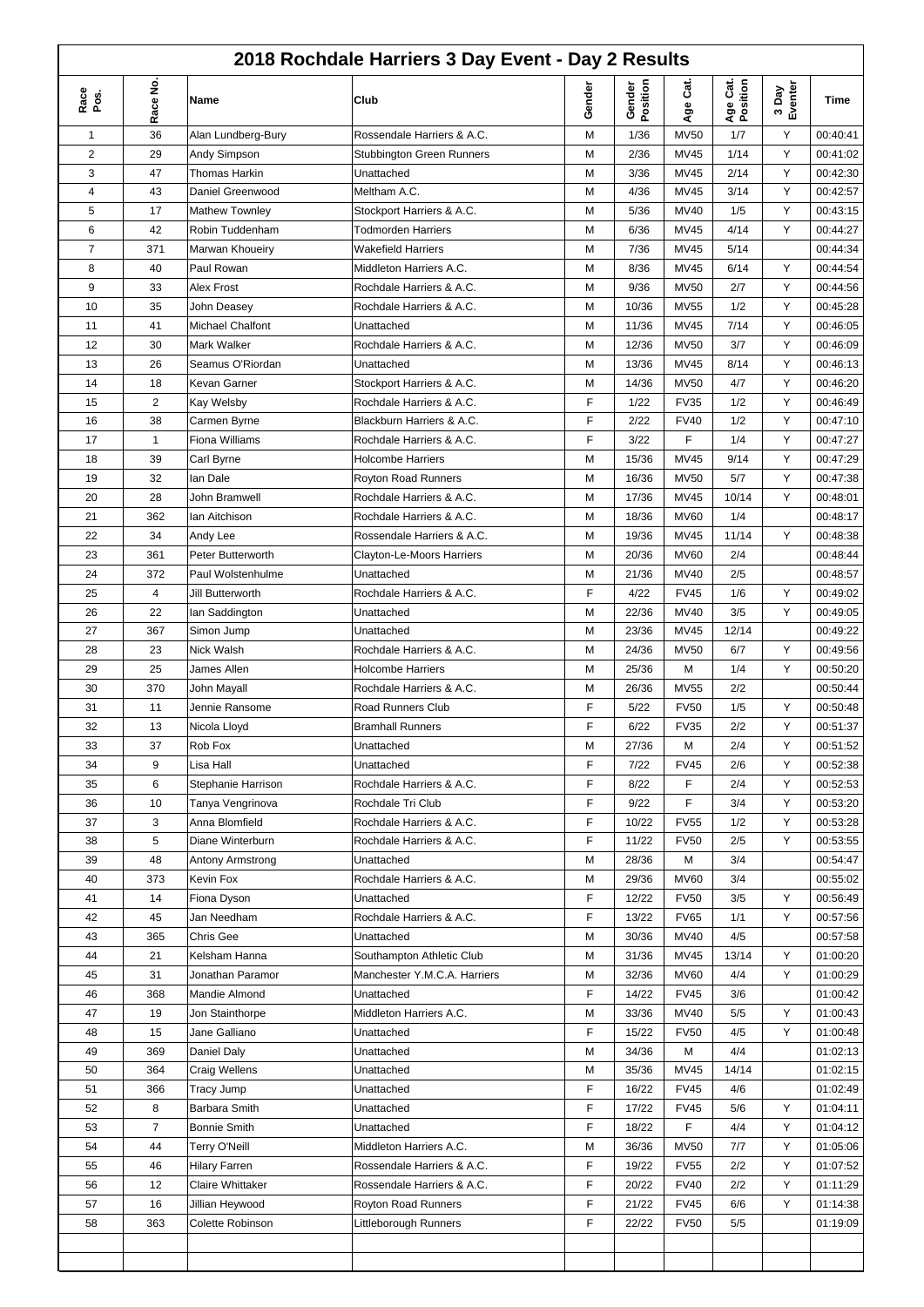|                | 2018 Rochdale Harriers 3 Day Event - Day 3 Results |                                        |                                                     |        |                    |              |                      |                  |          |        |  |  |
|----------------|----------------------------------------------------|----------------------------------------|-----------------------------------------------------|--------|--------------------|--------------|----------------------|------------------|----------|--------|--|--|
| Race<br>Pos.   | Race No                                            | Name                                   | Club                                                | Gender | Gender<br>Position | Age Cat.     | Age Cat.<br>Position | 3 Day<br>Eventer | Time     | FGP    |  |  |
| 1              | 88                                                 | Ben Coop                               | Bury A.C.                                           | М      | 1/129              | M            | 1/24                 |                  | 00:45:36 |        |  |  |
| $\overline{2}$ | 192                                                | Rob James                              | Royton Road Runners                                 | M      | 2/129              | M            | 2/24                 |                  | 00:45:49 | Y      |  |  |
| 3              | 125                                                | Shaun Godsman                          | <b>Calder Valley Fell Runners</b>                   | M      | 3/129              | <b>MV45</b>  | 1/27                 |                  | 00:46:29 |        |  |  |
| $\overline{4}$ | 92                                                 | Dave McGrath                           | Radcliffe A.C.                                      | M      | 4/129              | M            | 3/24                 |                  | 00:48:34 | Υ      |  |  |
| 5              | 130                                                | Tim Campbell                           | Astley & Tyldesley Road Runners                     | М      | 5/129              | <b>MV40</b>  | 1/13                 |                  | 00:49:31 | Y      |  |  |
| 6              | 95                                                 | James Titmusi                          | Unattached                                          | М      | 6/129              | <b>MV40</b>  | 2/13                 |                  | 00:50:11 |        |  |  |
| $\overline{7}$ | 50                                                 | Danny Bennett                          | Rochdale Harriers & A.C.                            | M      | 7/129              | <b>MV45</b>  | 2/27                 | Y                | 00:50:28 | Υ      |  |  |
| 8              | 109                                                | <b>Richard Stirzaker</b>               | Rochdale Harriers & A.C.                            | М      | 8/129              | M            | 4/24                 |                  | 00:50:47 | Y      |  |  |
| 9              | 36                                                 | Alan Lundberg-Bury                     | Rossendale Harriers & A.C.                          | M      | 9/129              | <b>MV50</b>  | 1/26                 | Y                | 00:51:01 | Y      |  |  |
| 10             | 100                                                | Marc Barrett                           | Rossendale Harriers & A.C.                          | M      | 10/129             | MV40         | 3/13                 |                  | 00:51:10 | Y      |  |  |
| 11             | 47                                                 | Thomas Harkin                          | Unattached                                          | M      | 11/129             | <b>MV45</b>  | 3/27                 | Y                | 00:51:41 |        |  |  |
| 12             | 122                                                | Jorden Burke                           | Middleton Harriers A.C.                             | M      | 12/129             | M            | 5/24                 |                  | 00:51:58 | Y      |  |  |
| 13             | 151                                                | Duncan Cannon                          | <b>Todmorden Harriers</b>                           | M      | 13/129             | M            | 6/24                 |                  | 00:52:15 |        |  |  |
| 14             | 167                                                | Andy Preston                           | Rossendale Harriers & A.C.                          | M      | 14/129             | M            | 7/24                 |                  | 00:52:16 | Y      |  |  |
| 15             | 102                                                | Paul Targett                           | <b>Holcombe Harriers</b>                            | М      | 15/129             | <b>MV50</b>  | 2/26                 |                  | 00:52:29 |        |  |  |
| 16             | 29                                                 | Andy Simpson                           | <b>Stubbington Green Runners</b>                    | М      | 16/129             | <b>MV45</b>  | 4/27                 | Y                | 00:53:03 |        |  |  |
| 17             | 90                                                 | Jon Tinman                             | Rossendale Harriers & A.C.                          | M      | 17/129             | <b>MV50</b>  | 3/26                 |                  | 00:53:43 | Υ      |  |  |
| 18             | 93                                                 | Alan Bodell                            | Royton Road Runners                                 | М      | 18/129             | <b>MV55</b>  | 1/17                 |                  | 00:54:02 | Υ      |  |  |
| 19             | 165                                                | <b>Mike Gradwell</b>                   | Saddleworth Runners Club                            | M      | 19/129             | M            | 8/24                 |                  | 00:54:15 | Y      |  |  |
| 20             | 43                                                 | Daniel Greenwood                       | Meltham A.C.                                        | M      | 20/129             | MV45         | 5/27                 | Y                | 00:54:25 |        |  |  |
| 21             | 139                                                | Sean Molloy                            | Rossendale Harriers & A.C.                          | M      | 21/129             | <b>MV50</b>  | 4/26                 |                  | 00:54:37 | Y      |  |  |
| 22             | 166                                                | <b>Stephen Nicholls</b>                | Wigan & District Harriers & A.C.                    | M      | 22/129             | M            | 9/24                 |                  | 00:55:07 |        |  |  |
| 23             | 96                                                 | Ben Fletcher                           | Helsby R.C.                                         | M      | 23/129             | MV40         | 4/13                 |                  | 00:55:50 |        |  |  |
| 24             | 179                                                | Tim Webster                            | Unattached                                          | М      | 24/129             | MV40         | 5/13                 |                  | 00:55:54 |        |  |  |
| 25             | 33                                                 | Alex Frost                             | Rochdale Harriers & A.C.                            | M      | 25/129             | <b>MV50</b>  | 5/26                 | Y                | 00:56:32 | Y      |  |  |
| 26             | 145                                                | Giles Bailey                           | Meltham A.C.                                        | M      | 26/129             | <b>MV50</b>  | 6/26                 |                  | 00:56:36 |        |  |  |
| 27             | 142                                                |                                        | Radcliffe A.C.                                      | М      | 27/129             | M            | 10/24                |                  | 00:56:51 | Y      |  |  |
| 28             | 173                                                | lan Warrington<br>Carl Murray          | Astley & Tyldesley Road Runners                     | М      | 28/129             | M            | 11/24                |                  | 00:57:02 | Y      |  |  |
| 29             | 160                                                | Joanne Nelson                          | Blackburn Harriers & A.C.                           | F      | 1/55               | <b>FV45</b>  | 1/16                 |                  | 00:57:10 |        |  |  |
| 30             | 64                                                 | Gary Chadderton                        | Horwich R.M.I. Harriers                             | М      | 29/129             | <b>MV55</b>  | 2/17                 |                  | 00:57:11 | Y      |  |  |
| 31             | 136                                                | Anthony McCarthy                       | Meltham A.C.                                        | М      | 30/129             | <b>MV50</b>  | 7/26                 |                  | 00:57:16 |        |  |  |
|                |                                                    |                                        |                                                     |        |                    |              |                      |                  |          |        |  |  |
| 32             | 69                                                 | <b>Robert Sharkey</b><br>John Bramwell | Lostock A.C.                                        | M      | 31/129             | MV40         | 6/13                 |                  | 00:57:55 |        |  |  |
| 33<br>34       | 28<br>40                                           | Paul Rowan                             | Rochdale Harriers & A.C.<br>Middleton Harriers A.C. | M<br>M | 32/129             | MV45<br>MV45 | 6/27<br>7/27         | Y<br>Y           | 00:58:00 | Υ<br>Y |  |  |
|                |                                                    | Paul Brindle                           |                                                     |        | 33/129             |              |                      |                  | 00:58:02 |        |  |  |
| 35             | 161                                                |                                        | Blackburn Harriers & A.C.                           | M      | 34/129             | MV45         | 8/27                 |                  | 00:58:17 |        |  |  |
| 36             | 41                                                 | Michael Chalfont                       | Unattached                                          | M      | 35/129             | MV45         | 9/27                 | Y                | 00:58:22 |        |  |  |
| 37             | 140                                                | lan Dermott                            | Unattached                                          | М      | 36/129             | MV45         | 10/27                |                  | 00:58:25 |        |  |  |
| 38             | 30                                                 | Mark Walker                            | Rochdale Harriers & A.C.                            | M      | 37/129             | <b>MV50</b>  | 8/26                 | Y                | 00:58:27 | Y      |  |  |
| 39             | 79                                                 | John Gibbs                             | Radcliffe A.C.                                      | М      | 38/129             | М            | 12/24                |                  | 00:58:35 | Y      |  |  |
| 40             | 168                                                | Robert Bolton                          | Unattached                                          | М      | 39/129             | <b>MV50</b>  | 9/26                 |                  | 00:58:39 |        |  |  |
| 41             | 18                                                 | Kevan Garner                           | Stockport Harriers & A.C.                           | M      | 40/129             | <b>MV50</b>  | 10/26                | Υ                | 00:58:42 |        |  |  |
| 42             | $\overline{2}$                                     | Kay Welsby                             | Rochdale Harriers & A.C.                            | F      | 2/55               | F            | 1/12                 | Υ                | 00:58:49 | Y      |  |  |
| 43             | 42                                                 | Robin Tuddenham                        | Todmorden Harriers                                  | М      | 41/129             | M            | 13/24                | Υ                | 00:59:13 |        |  |  |
| 44             | 26                                                 | Seamus O'Riordan                       | Unattached                                          | M      | 42/129             | MV45         | 11/27                | Υ                | 00:59:24 |        |  |  |
| 45             | 67                                                 | Doug Fleming                           | Horwich R.M.I. Harriers                             | M      | 43/129             | <b>MV55</b>  | 3/17                 |                  | 00:59:25 | Y      |  |  |
| 46             | 157                                                | Peter Cobley                           | Saddleworth Runners Club                            | М      | 44/129             | MV45         | 12/27                |                  | 00:59:29 | Υ      |  |  |
| 47             | 72                                                 | Michael Toman                          | Rossendale Harriers & A.C.                          | M      | 45/129             | <b>MV50</b>  | 11/26                |                  | 00:59:32 | Y      |  |  |
| 48             | 129                                                | <b>Steve Perren</b>                    | Meltham A.C.                                        | M      | 46/129             | <b>MV50</b>  | 12/26                |                  | 00:59:39 |        |  |  |
| 49             | $\mathbf{1}$                                       | Fiona Williams                         | Rochdale Harriers & A.C.                            | F      | 3/55               | F            | 2/12                 | Υ                | 01:00:00 | Y      |  |  |
| 50             | 4                                                  | Jill Butterworth                       | Rochdale Harriers & A.C.                            | F      | 4/55               | <b>FV45</b>  | 2/16                 | Y                | 01:00:17 | Y      |  |  |
| 51             | 38                                                 | Carmen Byrne                           | Blackburn Harriers & A.C.                           | F      | 5/55               | <b>FV40</b>  | 1/8                  | Υ                | 01:00:41 |        |  |  |
| 52             | 39                                                 | Carl Byrne                             | <b>Holcombe Harriers</b>                            | М      | 47/129             | <b>MV45</b>  | 13/27                | Y                | 01:00:53 |        |  |  |
| 53             | 146                                                | Andy Hewitt                            | Rossendale Harriers & A.C.                          | M      | 48/129             | <b>MV55</b>  | 4/17                 |                  | 01:01:14 | Y      |  |  |
| 54             | 158                                                | David Cowburn                          | F.R.A.                                              | М      | 49/129             | MV40         | 7/13                 |                  | 01:01:30 |        |  |  |
| 55             | 68                                                 | Kevin Jones                            | Saddleworth Runners Club                            | М      | 50/129             | <b>MV50</b>  | 13/26                |                  | 01:01:35 | Y      |  |  |
| 56             | 185                                                | Jon Underwood                          | <b>Calder Valley Fell Runners</b>                   | М      | 51/129             | MV45         | 14/27                |                  | 01:01:37 |        |  |  |
| 57             | 162                                                | Joanna Adamson                         | Middleton Harriers A.C.                             | F      | 6/55               | <b>FV40</b>  | 2/8                  |                  | 01:01:57 | Y      |  |  |
| 58             | 23                                                 | Nick Walsh                             | Rochdale Harriers & A.C.                            | M      | 52/129             | <b>MV50</b>  | 14/26                | Υ                | 01:02:30 | Y      |  |  |
| 59             | 17                                                 | Mathew Townley                         | Stockport Harriers & A.C.                           | M      | 53/129             | MV40         | 8/13                 | Υ                | 01:02:48 |        |  |  |
| 60             | 62                                                 | Peter McNulty                          | Radcliffe A.C.                                      | M      | 54/129             | <b>MV60</b>  | 1/11                 |                  | 01:02:56 | Y      |  |  |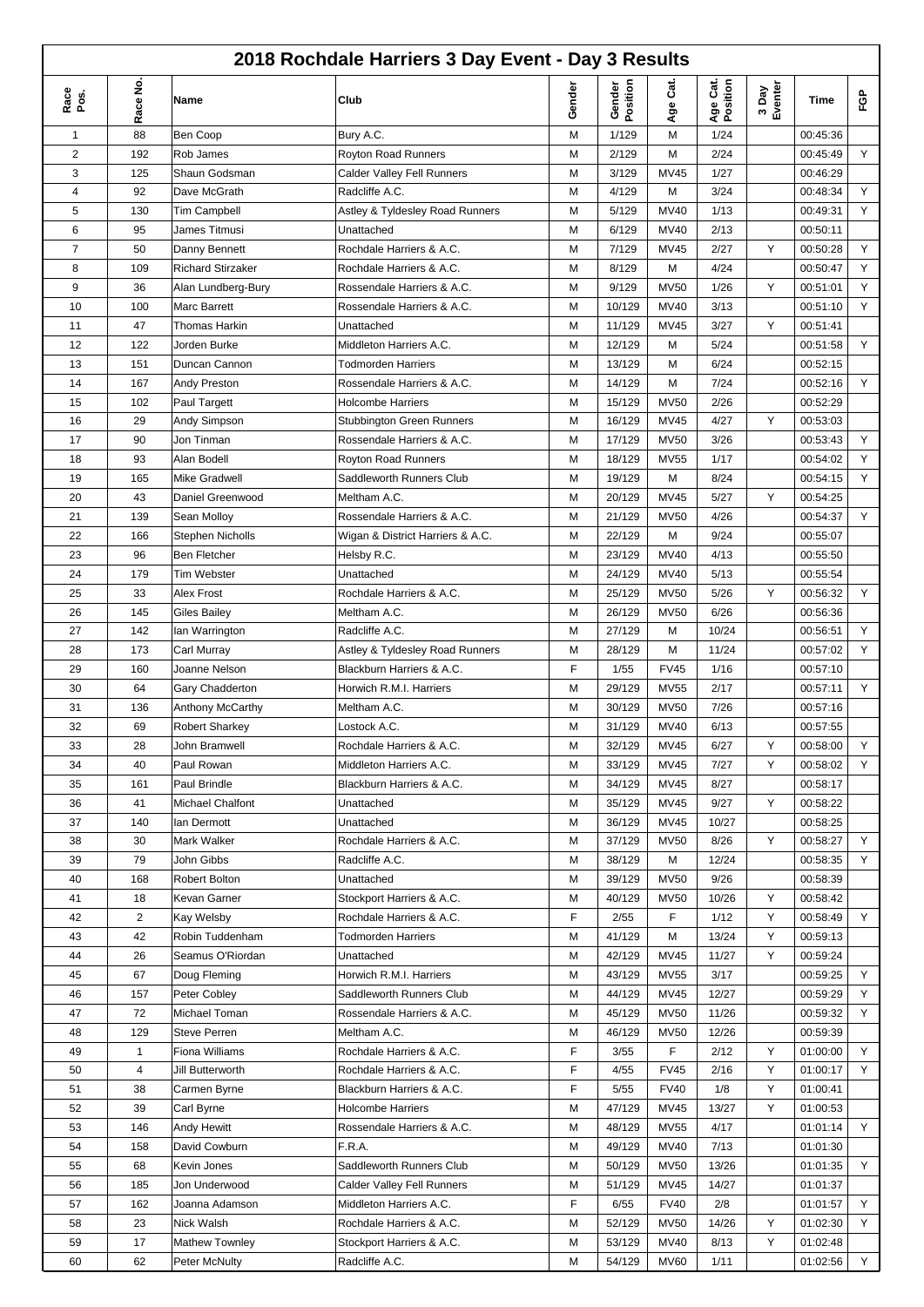|              | 2018 Rochdale Harriers 3 Day Event - Day 3 Results |                            |                                 |        |                    |             |                      |                  |          |    |  |  |
|--------------|----------------------------------------------------|----------------------------|---------------------------------|--------|--------------------|-------------|----------------------|------------------|----------|----|--|--|
| Race<br>Pos. | Race No                                            | Name                       | Club                            | Gender | Gender<br>Position | Age Cat.    | Age Cat.<br>Position | 3 Day<br>Eventer | Time     | ၉၉ |  |  |
| 61           | 32                                                 | lan Dale                   | <b>Royton Road Runners</b>      | М      | 55/129             | <b>MV50</b> | 15/26                | Y                | 01:02:58 | Υ  |  |  |
| 62           | 131                                                | lan Joslin                 | Astley & Tyldesley Road Runners | М      | 56/129             | <b>MV40</b> | 9/13                 |                  | 01:03:02 | Υ  |  |  |
| 63           | 172                                                | Tom Smith                  | Pennine                         | M      | 57/129             | <b>MV55</b> | 5/17                 |                  | 01:03:06 |    |  |  |
| 64           | 22                                                 | lan Saddington             | Unattached                      | M      | 58/129             | <b>MV40</b> | 10/13                | Y                | 01:03:07 |    |  |  |
| 65           | 35                                                 | John Deasey                | Rochdale Harriers & A.C.        | M      | 59/129             | <b>MV55</b> | 6/17                 | Y                | 01:03:17 | Y  |  |  |
| 66           | 66                                                 | <b>Mark Shuttleworth</b>   | Lostock A.C.                    | М      | 60/129             | <b>MV50</b> | 16/26                |                  | 01:03:21 |    |  |  |
| 67           | 171                                                | Emma Bowen                 | Pennine                         | F      | 7/55               | <b>FV45</b> | 3/16                 |                  | 01:03:26 |    |  |  |
| 68           | 183                                                | Graham Dean                | F.R.A.                          | М      | 61/129             | <b>MV45</b> | 15/27                |                  | 01:03:45 |    |  |  |
| 69           | 110                                                | Graham Jordan              | Middleton Harriers A.C.         | M      | 62/129             | M           | 14/24                |                  | 01:03:49 | Y  |  |  |
| 70           | 34                                                 | Andy Lee                   | Rossendale Harriers & A.C.      | М      | 63/129             | <b>MV45</b> | 16/27                | Υ                | 01:03:53 | Υ  |  |  |
| 71           | 61                                                 | Paul Swyers                | Radcliffe A.C.                  | M      | 64/129             | <b>MV50</b> | 17/26                |                  | 01:04:03 | Υ  |  |  |
| 72           | 86                                                 | <b>Christopher Roberts</b> | Saddleworth Runners Club        | М      | 65/129             | M           | 15/24                |                  | 01:04:07 | Υ  |  |  |
| 73           | 118                                                | Chris Paxton               | Radcliffe A.C.                  | M      | 66/129             | M           | 16/24                |                  | 01:04:16 | Υ  |  |  |
| 74           | 60                                                 | Peter Butterworth          | Clayton-le-Moors Harriers       | M      | 67/129             | <b>MV60</b> | 2/11                 |                  | 01:04:23 |    |  |  |
| 75           | 11                                                 | Jennie Ransome             | <b>Road Runners Club</b>        | F      | 8/55               | <b>FV50</b> | 1/8                  | Y                | 01:04:26 |    |  |  |
| 76           | 188                                                | Fiona Lynch                | Radcliffe A.C.                  | F      | 9/55               | <b>FV40</b> | 3/8                  |                  | 01:04:33 | Υ  |  |  |
| 77           | 82                                                 | <b>Nick Goaley</b>         | Astley & Tyldesley Road Runners | М      | 68/129             | MJ          | 1/3                  |                  | 01:04:37 | Υ  |  |  |
| 78           | 156                                                | <b>Claire Cobley</b>       | Saddleworth Runners Club        | F      | 10/55              | <b>FV45</b> | 4/16                 |                  | 01:04:47 | Y  |  |  |
| 79           | 155                                                | Alice Buttle               | Meltham A.C.                    | F      | 11/55              | F           | 3/12                 |                  | 01:05:13 |    |  |  |
| 80           | 138                                                | Chris Taylor               | Lostock A.C.                    | M      | 69/129             | <b>MV45</b> | 17/27                |                  | 01:05:28 |    |  |  |
|              |                                                    |                            |                                 |        |                    |             |                      |                  |          | Υ  |  |  |
| 81           | 152<br>71                                          | <b>Barry Greaves</b>       | Royton Road Runners             | М      | 70/129             | <b>MV60</b> | 3/11                 |                  | 01:05:30 | Y  |  |  |
| 82           |                                                    | Matthew Toman              | Rossendale Harriers & A.C.      | М      | 71/129             | MJ          | 2/3                  |                  | 01:05:34 |    |  |  |
| 83           | 184                                                | Joseph Sharples            | <b>Preston Harriers</b>         | M      | 72/129             | M           | 17/24                |                  | 01:05:35 |    |  |  |
| 84           | 170                                                | John Andrew                | Radcliffe A.C.                  | М      | 73/129             | <b>MV45</b> | 18/27                |                  | 01:06:28 | Y  |  |  |
| 85           | 21                                                 | Kelsham Hanna              | Southampton Athletic Club       | М      | 74/129             | <b>MV45</b> | 19/27                | Y                | 01:06:39 |    |  |  |
| 86           | 59                                                 | Dave Culpan                | <b>Stainland Lions</b>          | М      | 75/129             | <b>MV55</b> | 7/17                 |                  | 01:06:55 |    |  |  |
| 87           | 141                                                | Linda Buckley              | Unattached                      | F      | 12/55              | <b>FV55</b> | 1/4                  |                  | 01:06:57 |    |  |  |
| 88           | 6                                                  | Stephanie Harrison         | Rochdale Harriers & A.C.        | F      | 13/55              | F           | 4/12                 | Υ                | 01:07:01 | Y. |  |  |
| 89           | 10                                                 | Tanya Vengrinova           | Rochdale Tri Club               | F      | 14/55              | F           | 5/12                 | Y                | 01:07:17 |    |  |  |
| 90           | 115                                                | Jason Tonge                | Lostock A.C.                    | М      | 76/129             | <b>MV45</b> | 20/27                |                  | 01:07:18 |    |  |  |
| 91           | 9                                                  | Lisa Hall                  | Unattached                      | F      | 15/55              | <b>FV45</b> | 5/16                 | Y                | 01:07:19 |    |  |  |
| 92           | 153                                                | Phil Hodgson               | <b>Todmorden Harriers</b>       | М      | 77/129             | <b>MV60</b> | 4/11                 |                  | 01:07:26 |    |  |  |
| 93           | 25                                                 | James Allen                | <b>Holcombe Harriers</b>        | M      | 78/129             | М           | 18/24                | Y                | 01:07:36 |    |  |  |
| 94           | 143                                                | Simon Fisher               | Calder Valley Fell Runners      | М      | 79/129             | <b>MV45</b> | 21/27                |                  | 01:07:48 |    |  |  |
| 95           | 144                                                | <b>Phillip Bennett</b>     | Unattached                      | М      | 80/129             | М           | 19/24                |                  | 01:08:00 |    |  |  |
| 96           | 174                                                | Alan Archer                | Clayton-le-Moors Harriers       | М      | 81/129             | <b>MV55</b> | 8/17                 |                  | 01:08:13 |    |  |  |
| 97           | 120                                                | <b>Chris Rainey</b>        | Unattached                      | М      | 82/129             | <b>MV45</b> | 22/27                |                  | 01:08:18 |    |  |  |
| 98           | 121                                                | Paul Collinge              | Middleton Harriers A.C.         | М      | 83/129             | <b>MV60</b> | 5/11                 |                  | 01:08:20 | Y  |  |  |
| 99           | 85                                                 | David Barnes               | Horwich R.M.I. Harriers         | М      | 84/129             | <b>MV55</b> | 9/17                 |                  | 01:08:24 | Y  |  |  |
| 100          | 80                                                 | Mark Garner                | Radcliffe A.C.                  | Μ      | 85/129             | <b>MV45</b> | 23/27                |                  | 01:08:37 | Y  |  |  |
| 101          | 5                                                  | Diane Winterburn           | Rochdale Harriers & A.C.        | F      | 16/55              | <b>FV50</b> | 2/8                  | Υ                | 01:08:38 | Y  |  |  |
| 102          | 70                                                 | Paul Elliott               | Meltham A.C.                    | М      | 86/129             | <b>MV50</b> | 18/26                |                  | 01:08:43 |    |  |  |
| 103          | 89                                                 | <b>Peter Nuttall</b>       | Rossendale Harriers & A.C.      | М      | 87/129             | <b>MV55</b> | 10/17                |                  | 01:08:47 | Y  |  |  |
| 104          | 13                                                 | Nicola Lloyd               | <b>Bramhall Runners</b>         | F      | 17/55              | F           | 6/12                 | Y                | 01:08:51 |    |  |  |
| 105          | 65                                                 | lan Taylor                 | Salford Mets A.C.               | М      | 88/129             | <b>MV50</b> | 19/26                |                  | 01:09:08 |    |  |  |
| 106          | 83                                                 | Jon Comyn-Platt            | Saddleworth Runners Club        | М      | 89/129             | <b>MV70</b> | 1/3                  |                  | 01:09:27 | Y  |  |  |
| 107          | 97                                                 | <b>Brandon Greene</b>      | Saddleworth Runners Club        | М      | 90/129             | MV45        | 24/27                |                  | 01:09:33 | Y  |  |  |
| 108          | 78                                                 | Jeff Hignett               | Rossendale Harriers & A.C.      | Μ      | 91/129             | MV65        | 1/5                  |                  | 01:09:57 | Y  |  |  |
| 109          | 164                                                | John Hodgson               | Unattached                      | М      | 92/129             | <b>MV45</b> | 25/27                |                  | 01:10:12 |    |  |  |
| 110          | 91                                                 | Kristian Lee               | Radcliffe A.C.                  | М      | 93/129             | <b>MV40</b> | 11/13                |                  | 01:10:20 | Y. |  |  |
| 111          | 148                                                | David Ashton               | Unattached                      | М      | 94/129             | <b>MV55</b> | 11/17                |                  | 01:10:25 |    |  |  |
| 112          | 37                                                 | Rob Fox                    | Unattached                      | М      | 95/129             | М           | 20/24                | Y                | 01:10:33 |    |  |  |
| 113          | 147                                                | Abigail Thompson           | Rossendale Harriers & A.C.      | F      | 18/55              | F           | 7/12                 |                  | 01:10:55 | Y  |  |  |
| 114          | 49                                                 | <b>Steve Hamer</b>         | Radcliffe A.C.                  | М      | 96/129             | <b>MV60</b> | 6/11                 |                  | 01:10:56 | Y  |  |  |
| 115          | 154                                                | Jane Leonard               | Todmorden Harriers              | F      | 19/55              | <b>FV60</b> | 1/4                  |                  | 01:10:57 |    |  |  |
| 116          | 150                                                | John Lavelle               | Rossendale Harriers & A.C.      | М      | 97/129             | <b>MV55</b> | 12/17                |                  | 01:11:20 | Y  |  |  |
| 117          | 149                                                | Martin Hamer               | Unattached                      | М      | 98/129             | <b>MV45</b> | 26/27                |                  | 01:11:26 |    |  |  |
| 118          | 112                                                | Mark Checkley              | Lostock A.C.                    | М      | 99/129             | <b>MV55</b> | 13/17                |                  | 01:11:45 |    |  |  |
| 119          | 74                                                 | Martyn Hodgson             | Saddleworth Runners Club        | М      | 100/129            | <b>MV50</b> | 20/26                |                  | 01:12:16 | Y  |  |  |
| 120          | 99                                                 | John Charles Heathcote     | Saddleworth Runners Club        | М      | 101/129            | <b>MV60</b> | 7/11                 |                  | 01:13:01 | Y. |  |  |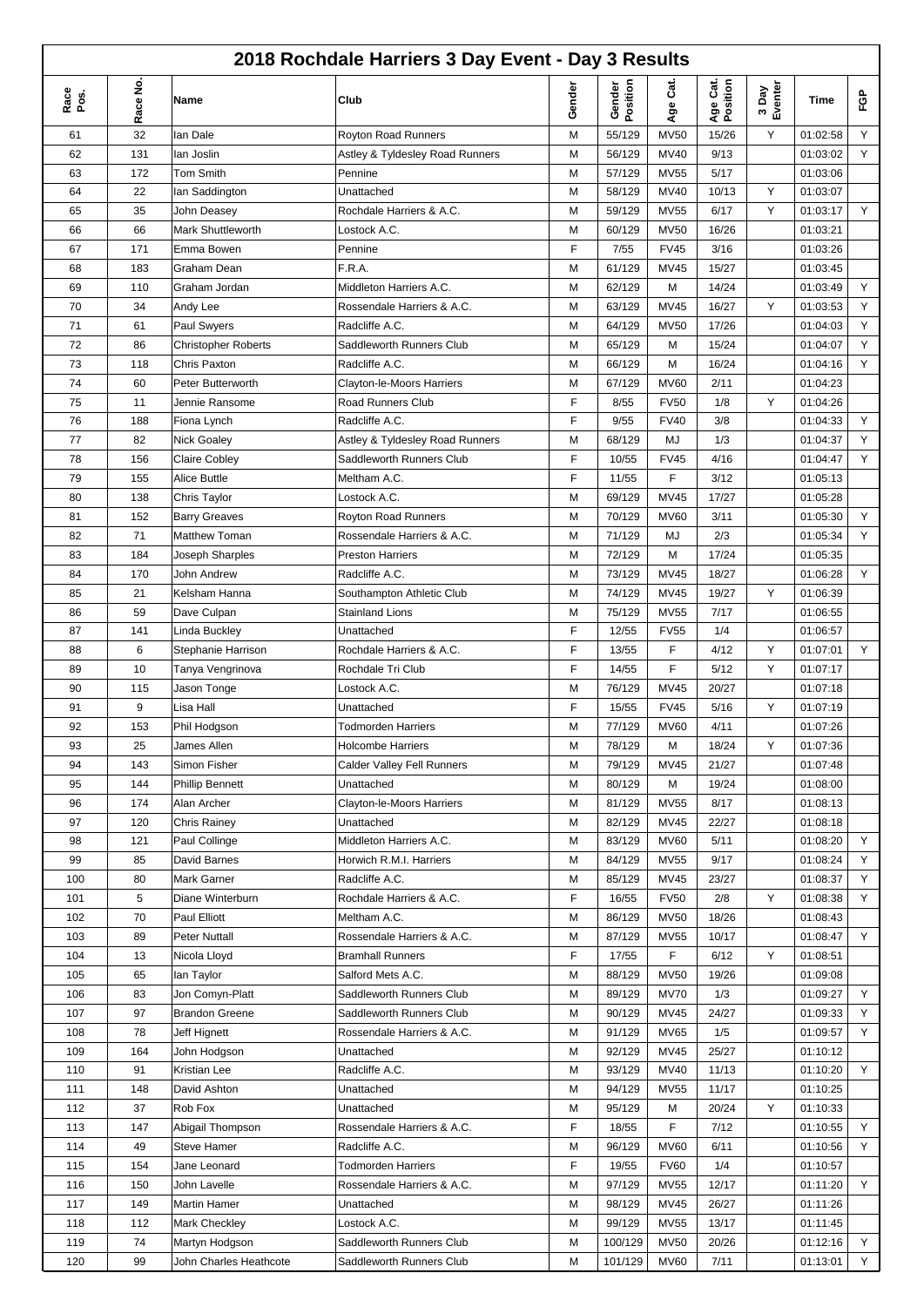|              |         |                         | 2018 Rochdale Harriers 3 Day Event - Day 3 Results |        |                    |             |                      |                  |          |    |
|--------------|---------|-------------------------|----------------------------------------------------|--------|--------------------|-------------|----------------------|------------------|----------|----|
| Race<br>Pos. | Race No | Name                    | Club                                               | Gender | Gender<br>Position | Age Cat.    | Age Cat.<br>Position | 3 Day<br>Eventer | Time     | ၉၉ |
| 121          | 190     | Kevin Fox               | Rochdale Harriers & A.C.                           | M      | 102/129            | <b>MV60</b> | 8/11                 |                  | 01:13:11 | Y  |
| 122          | 48      | Antony Armstrong        | Unattached                                         | M      | 103/129            | M           | 21/24                |                  | 01:13:12 |    |
| 123          | 163     | Ruth Hutchison          | Saddleworth Runners Club                           | F      | 20/55              | <b>FV40</b> | 4/8                  |                  | 01:13:21 | Υ  |
| 124          | 14      | Fiona Dyson             | Unattached                                         | F      | 21/55              | <b>FV50</b> | 3/8                  | Y                | 01:13:26 |    |
| 125          | 3       | Anna Blomfield          | Rochdale Harriers & A.C.                           | F      | 22/55              | <b>FV55</b> | 2/4                  | Y                | 01:13:45 | Υ  |
| 126          | 126     | Sissel Lundberg-Bury    | Rossendale Harriers & A.C.                         | F      | 23/55              | <b>FV50</b> | 4/8                  |                  | 01:14:03 | Υ  |
| 127          | 116     | <b>Nick Barnes</b>      | Radcliffe A.C.                                     | M      | 104/129            | M           | 22/24                |                  | 01:14:04 | Υ  |
| 128          | 123     | <b>Matthew Cox</b>      | Rochdale Harriers & A.C.                           | M      | 105/129            | <b>MV60</b> | 9/11                 |                  | 01:14:11 | Y  |
| 129          | 177     | Lawrence James Pinnell  | Horwich R.M.I. Harriers                            | M      | 106/129            | <b>MV50</b> | 21/26                |                  | 01:14:19 | Y  |
| 130          | 175     | <b>Frederick Getz</b>   | Unattached                                         | M      | 107/129            | <b>MV60</b> | 10/11                |                  | 01:14:38 |    |
| 131          | 189     | Peter Mulleavy          | F.R.A.                                             | М      | 108/129            | <b>MV50</b> | 22/26                |                  | 01:15:06 |    |
| 132          | 76      | John Lee                | <b>Todmorden Harriers</b>                          | M      | 109/129            | <b>MV55</b> | 14/17                |                  | 01:15:23 |    |
| 133          | 87      | Lisa Carter             | Radcliffe A.C.                                     | F      | 24/55              | <b>FV45</b> | 6/16                 |                  | 01:15:40 | Y  |
| 134          | 73      | Jane Hodgson            | Saddleworth Runners Club                           | F      | 25/55              | <b>FV45</b> | 7/16                 |                  | 01:15:52 | Y  |
| 135          | 186     | <b>Christian Ellis</b>  | Unattached                                         | M      | 110/129            | MV40        | 12/13                |                  | 01:16:01 |    |
| 136          | 135     | Andy Hargreaves         | Meltham A.C.                                       | М      | 111/129            | <b>MV65</b> | 2/5                  |                  | 01:16:32 |    |
| 137          | 101     | <b>Shirley Tuersley</b> | Saddleworth Runners Club                           | F      | 26/55              | <b>FV50</b> | 5/8                  |                  | 01:16:33 | Y  |
| 138          | 45      | Jan Needham             | Rochdale Harriers & A.C.                           | F      | 27/55              | <b>FV65</b> | 1/2                  | Y                | 01:16:45 | Υ  |
| 139          | 133     | Claire Matlhwick        | Astley & Tyldesley Road Runners                    | F      | 28/55              | F           | 8/12                 |                  | 01:16:48 | Y  |
| 140          | 176     | Henryk Getz             | Unattached                                         | M      | 112/129            | <b>MV65</b> | 3/5                  |                  | 01:16:52 |    |
| 141          | 19      | Jon Stainthorpe         | Middleton Harriers A.C.                            | M      | 113/129            | MV40        | 13/13                | Y                | 01:18:01 | Υ  |
| 142          | 181     | Ray Williams            | Royton Road Runners                                | M      | 114/129            | <b>MV50</b> | 23/26                |                  | 01:18:32 | Y  |
| 143          | 134     | <b>Gilly Markham</b>    | Meltham A.C.                                       | F      | 29/55              | <b>FV60</b> | 2/4                  |                  | 01:19:28 |    |
| 144          | 132     | Rachel Haslam           | Astley & Tyldesley Road Runners                    | F      | 30/55              | F           | 9/12                 |                  | 01:19:29 | Υ  |
| 145          | 84      | Mark Wolfenden          | Radcliffe A.C.                                     | M      | 115/129            | <b>MV50</b> | 24/26                |                  | 01:20:28 | Y  |
| 146          | 15      | Jane Galliano           | Unattached                                         | F      | 31/55              | <b>FV50</b> | 6/8                  | Y                | 01:20:59 |    |
| 147          | 81      | <b>Robert Garstang</b>  | Lostock A.C.                                       | M      | 116/129            | M           | 23/24                |                  | 01:21:17 |    |
| 148          | 58      | Kath Hoyer              | F.R.A.                                             | F      | 32/55              | <b>FV55</b> | 3/4                  |                  | 01:21:18 |    |
| 149          | 104     | Karen Hallett           | Middleton Harriers A.C.                            | F      | 33/55              | <b>FV45</b> | 8/16                 |                  | 01:21:19 | Y  |
| 150          | 119     | Kate Saville            | Saddleworth Runners Club                           | F      | 34/55              | <b>FV45</b> | 9/16                 |                  | 01:23:21 | Y  |
| 151          | 8       | <b>Barbara Smith</b>    | Unattached                                         | F      | 35/55              | <b>FV45</b> | 10/16                | Y                | 01:24:51 |    |
| 152          | 7       | <b>Bonnie Smith</b>     | Unattached                                         | F      | 36/55              | F           | 10/12                | Y                | 01:24:52 |    |
| 153          | 117     | Monica Boland           | Saddleworth Runners Club                           | F      | 37/55              | <b>FV45</b> | 11/16                |                  | 01:25:40 | Y  |
| 154          | 106     | Graham Breeze           | <b>Wharfedale Harreirs</b>                         | М      | 117/129            | <b>MV70</b> | 2/3                  |                  | 01:26:24 |    |
| 155          | 124     | Sharon Godsman          | <b>Calder Valley Fell Runners</b>                  | F      | 38/55              | <b>FV45</b> | 12/16                |                  | 01:27:03 |    |
| 156          | 75      | Rose Rowson             | Middleton Harriers A.C.                            | F      | 39/55              | <b>FV60</b> | 3/4                  |                  | 01:27:04 | Υ  |
| 157          | 107     | Karen Conduit           | Rochdale Harriers & A.C.                           | F      | 40/55              | <b>FV60</b> | 4/4                  |                  | 01:27:14 | Y  |
| 158          | 46      | <b>Hilary Farren</b>    | Rossendale Harriers & A.C.                         | F      | 41/55              | <b>FV55</b> | 4/4                  | Y                | 01:27:32 | Y  |
| 159          | 191     | Ryan Smith              | Unattached                                         | М      | 118/129            | М           | 24/24                |                  | 01:27:46 |    |
| 160          | 180     | Chris Hatton            | Helsby R.C.                                        | М      | 119/129            | <b>MV65</b> | 4/5                  |                  | 01:28:13 |    |
| 161          | 128     | Lorna Holt              | Rossendale Harriers & A.C.                         | F      | 42/55              | <b>FV40</b> | 5/8                  |                  | 01:28:36 | Υ  |
| 162          | 44      | <b>Terry O'Neill</b>    | Middleton Harriers A.C.                            | M      | 120/129            | <b>MV50</b> | 25/26                | Υ                | 01:28:38 | Υ  |
| 163          | 63      | Joanne Walsh            | Rochdale Harriers & A.C.                           | F      | 43/55              | <b>FV50</b> | 7/8                  |                  | 01:29:06 | Υ  |
| 164          | 98      | <b>Tony Greene</b>      | Saddleworth Runners Club                           | М      | 121/129            | <b>MV70</b> | 3/3                  |                  | 01:30:37 | Y  |
| 165          | 105     | Catherine Murphy        | Middleton Harriers A.C.                            | F      | 44/55              | <b>FV50</b> | 8/8                  |                  | 01:32:05 | Υ  |
| 166          | 169     | Susanne Andrew          | Radcliffe A.C.                                     | F      | 45/55              | <b>FV45</b> | 13/16                |                  | 01:33:58 | Y  |
| 167          | 54      | Lisa Miles              | Littleborough Runners                              | F      | 46/55              | <b>FV45</b> | 14/16                |                  | 01:34:20 |    |
| 168          | 55      | Stephen Bostock         | Littleborough Runners                              | М      | 122/129            | <b>MV55</b> | 15/17                |                  | 01:34:25 |    |
| 169          | 113     | Masen Brown             | Unattached                                         | М      | 123/129            | MJ          | 3/3                  |                  | 01:35:04 |    |
| 170          | 53      | Vicky Smith             | Unattached                                         | F      | 47/55              | F           | 11/12                |                  | 01:36:14 |    |
| 171          | 159     | <b>Brenda Roberts</b>   | Saddleworth Runners Club                           | F      | 48/55              | <b>FV70</b> | 1/1                  |                  | 01:36:33 | Y  |
| 172          | 103     | <b>Ruth Hare</b>        | Middleton Harriers A.C.                            | F      | 49/55              | <b>FV65</b> | 2/2                  |                  | 01:39:21 | Y  |
| 173          | 187     | Carolyn Edwards         | Team Darkrun                                       | F      | 50/55              | <b>FV45</b> | 15/16                |                  | 01:40:45 |    |
| 174          | 114     | Louise Fox              | <b>Burnden Road Runners</b>                        | F      | 51/55              | <b>FV40</b> | 6/8                  |                  | 01:40:51 |    |
| 175          | 127     | David Morrison          | Team Darkrun                                       | M      | 124/129            | MV45        | 27/27                |                  | 01:40:53 |    |
| 176          | 137     | Lee Petch               | Bolton United Harrers & A.C.                       | М      | 125/129            | <b>MV55</b> | 16/17                |                  | 01:40:54 |    |
| 177          | 108     | Nicola Smith            | Rochdale Harriers & A.C.                           | F      | 52/55              | <b>FV40</b> | 7/8                  |                  | 01:41:40 | Y  |
| 178          | 57      | William Knox            | Rochdale Harriers & A.C.                           | M      | 126/129            | <b>MV65</b> | 5/5                  |                  | 01:41:45 | Y  |
| 179          | 94      | lan Manners             | Unattached                                         | М      | 127/129            | <b>MV50</b> | 26/26                |                  | 01:42:21 |    |
| 180          | 16      | Jillian Heywood         | Royton Road Runners                                | F      | 53/55              | <b>FV45</b> | 16/16                | Y                | 01:42:50 | Y  |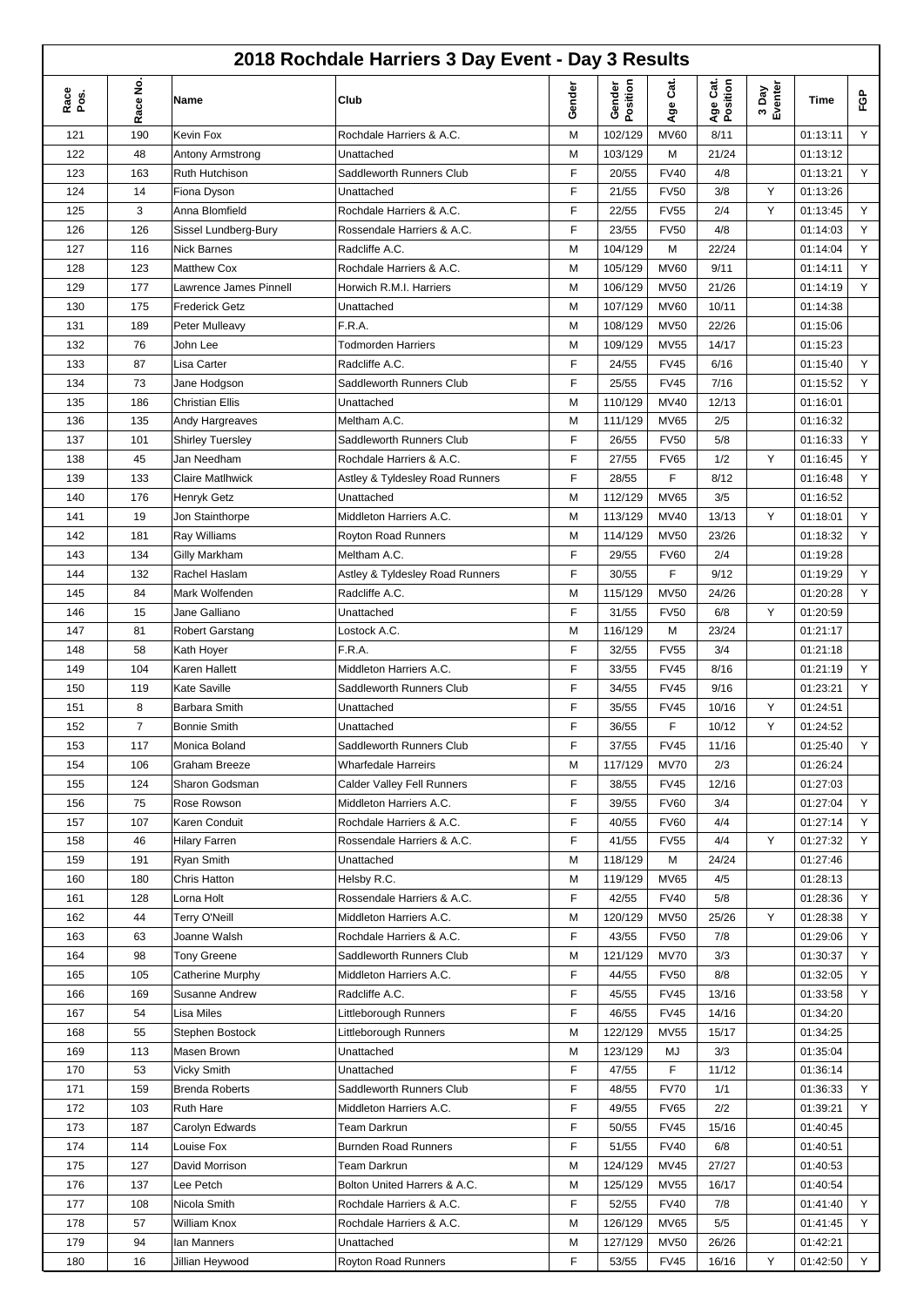| 2018 Rochdale Harriers 3 Day Event - Day 3 Results |          |                  |                              |           |                    |             |                      |                  |          |              |  |
|----------------------------------------------------|----------|------------------|------------------------------|-----------|--------------------|-------------|----------------------|------------------|----------|--------------|--|
| Race<br>Pos.                                       | Race No. | Name             | Club                         | Gender    | Gender<br>Position | Age Cat.    | Age Cat.<br>Position | 3 Day<br>Eventer | Time     | FGP          |  |
| 181                                                | 31       | Jonathan Paramor | Manchester Y.M.C.A. Harriers | ${\sf M}$ | 128/129            | <b>MV60</b> | 11/11                | Υ                | 01:42:54 |              |  |
| 182                                                | 111      | Janine Jordan    | Middleton Harriers A.C.      | F         | 54/55              | $\mathsf F$ | 12/12                |                  | 01:45:47 | $\mathsf Y$  |  |
| 183                                                | $77\,$   | Melanie Robinson | <b>Todmorden Harriers</b>    | F         | 55/55              | <b>FV40</b> | $8/8$                |                  | 02:12:12 |              |  |
| 184                                                | 182      | John Mayall      | Rochdale Harriers & A.C.     | M         | 129/129            | <b>MV55</b> | 17/17                |                  | 02:12:18 | $\mathsf{Y}$ |  |
|                                                    |          |                  |                              |           |                    |             |                      |                  |          |              |  |
|                                                    |          |                  |                              |           |                    |             |                      |                  |          |              |  |
|                                                    |          |                  |                              |           |                    |             |                      |                  |          |              |  |
|                                                    |          |                  |                              |           |                    |             |                      |                  |          |              |  |
|                                                    |          |                  |                              |           |                    |             |                      |                  |          |              |  |
|                                                    |          |                  |                              |           |                    |             |                      |                  |          |              |  |
|                                                    |          |                  |                              |           |                    |             |                      |                  |          |              |  |
|                                                    |          |                  |                              |           |                    |             |                      |                  |          |              |  |
|                                                    |          |                  |                              |           |                    |             |                      |                  |          |              |  |
|                                                    |          |                  |                              |           |                    |             |                      |                  |          |              |  |
|                                                    |          |                  |                              |           |                    |             |                      |                  |          |              |  |
|                                                    |          |                  |                              |           |                    |             |                      |                  |          |              |  |
|                                                    |          |                  |                              |           |                    |             |                      |                  |          |              |  |
|                                                    |          |                  |                              |           |                    |             |                      |                  |          |              |  |
|                                                    |          |                  |                              |           |                    |             |                      |                  |          |              |  |
|                                                    |          |                  |                              |           |                    |             |                      |                  |          |              |  |
|                                                    |          |                  |                              |           |                    |             |                      |                  |          |              |  |
|                                                    |          |                  |                              |           |                    |             |                      |                  |          |              |  |
|                                                    |          |                  |                              |           |                    |             |                      |                  |          |              |  |
|                                                    |          |                  |                              |           |                    |             |                      |                  |          |              |  |
|                                                    |          |                  |                              |           |                    |             |                      |                  |          |              |  |
|                                                    |          |                  |                              |           |                    |             |                      |                  |          |              |  |
|                                                    |          |                  |                              |           |                    |             |                      |                  |          |              |  |
|                                                    |          |                  |                              |           |                    |             |                      |                  |          |              |  |
|                                                    |          |                  |                              |           |                    |             |                      |                  |          |              |  |
|                                                    |          |                  |                              |           |                    |             |                      |                  |          |              |  |
|                                                    |          |                  |                              |           |                    |             |                      |                  |          |              |  |
|                                                    |          |                  |                              |           |                    |             |                      |                  |          |              |  |
|                                                    |          |                  |                              |           |                    |             |                      |                  |          |              |  |
|                                                    |          |                  |                              |           |                    |             |                      |                  |          |              |  |
|                                                    |          |                  |                              |           |                    |             |                      |                  |          |              |  |
|                                                    |          |                  |                              |           |                    |             |                      |                  |          |              |  |
|                                                    |          |                  |                              |           |                    |             |                      |                  |          |              |  |
|                                                    |          |                  |                              |           |                    |             |                      |                  |          |              |  |
|                                                    |          |                  |                              |           |                    |             |                      |                  |          |              |  |
|                                                    |          |                  |                              |           |                    |             |                      |                  |          |              |  |
|                                                    |          |                  |                              |           |                    |             |                      |                  |          |              |  |
|                                                    |          |                  |                              |           |                    |             |                      |                  |          |              |  |
|                                                    |          |                  |                              |           |                    |             |                      |                  |          |              |  |
|                                                    |          |                  |                              |           |                    |             |                      |                  |          |              |  |
|                                                    |          |                  |                              |           |                    |             |                      |                  |          |              |  |
|                                                    |          |                  |                              |           |                    |             |                      |                  |          |              |  |
|                                                    |          |                  |                              |           |                    |             |                      |                  |          |              |  |
|                                                    |          |                  |                              |           |                    |             |                      |                  |          |              |  |
|                                                    |          |                  |                              |           |                    |             |                      |                  |          |              |  |
|                                                    |          |                  |                              |           |                    |             |                      |                  |          |              |  |
|                                                    |          |                  |                              |           |                    |             |                      |                  |          |              |  |
|                                                    |          |                  |                              |           |                    |             |                      |                  |          |              |  |
|                                                    |          |                  |                              |           |                    |             |                      |                  |          |              |  |
|                                                    |          |                  |                              |           |                    |             |                      |                  |          |              |  |
|                                                    |          |                  |                              |           |                    |             |                      |                  |          |              |  |
|                                                    |          |                  |                              |           |                    |             |                      |                  |          |              |  |
|                                                    |          |                  |                              |           |                    |             |                      |                  |          |              |  |
|                                                    |          |                  |                              |           |                    |             |                      |                  |          |              |  |
|                                                    |          |                  |                              |           |                    |             |                      |                  |          |              |  |
|                                                    |          |                  |                              |           |                    |             |                      |                  |          |              |  |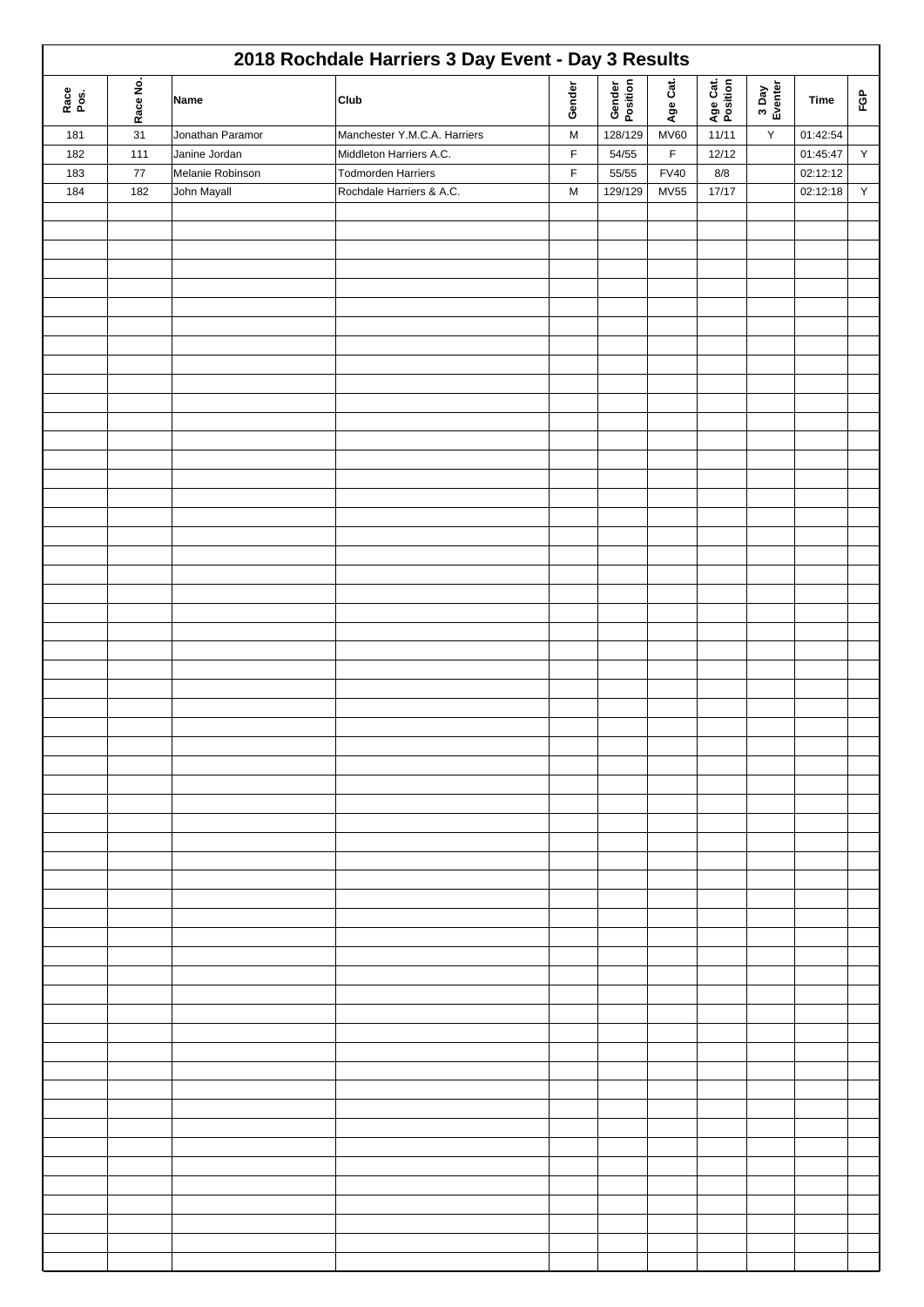|                                       |                      | 2018 Rochdale Harriers 3 Day Event - Cumulative Results (Male only) - after day 3 |                 |          |          |                                       |          |                                                 |                                                         |
|---------------------------------------|----------------------|-----------------------------------------------------------------------------------|-----------------|----------|----------|---------------------------------------|----------|-------------------------------------------------|---------------------------------------------------------|
| <b>Position</b><br>(after 3<br>races) | <b>Name</b>          | Club                                                                              | Age<br>Category | Day 1    | Day 2    | <b>Cumulative</b><br>Day 1 + Day<br>2 | Day 3    | <b>Cumulative</b><br>Day 1 + Day<br>$2 + Day 3$ | <b>Time</b><br><b>Difference</b><br>(to next<br>runner) |
| $\mathbf{1}$                          | Alan Lundberg-Bury   | Rossendale Harriers & A.C.                                                        | <b>MV50</b>     | 00:36:37 | 00:40:41 | 01:17:18                              | 00:51:01 | 02:08:19                                        |                                                         |
| $\overline{2}$                        | Andy Simpson         | <b>Stubbington Green Runners</b>                                                  | <b>MV45</b>     | 00:36:28 | 00:41:02 | 01:17:30                              | 00:53:03 | 02:10:33                                        | 00:02:14                                                |
| 3                                     | Thomas Harkin        | Unattached                                                                        | <b>MV45</b>     | 00:38:05 | 00:42:30 | 01:20:35                              | 00:51:41 | 02:12:16                                        | 00:01:43                                                |
| 4                                     | Daniel Greenwood     | Meltham A.C.                                                                      | <b>MV45</b>     | 00:38:16 | 00:42:57 | 01:21:13                              | 00:54:25 | 02:15:38                                        | 00:03:22                                                |
| 5                                     | Alex Frost           | Rochdale Harriers & A.C.                                                          | <b>MV50</b>     | 00:39:31 | 00:44:56 | 01:24:27                              | 00:56:32 | 02:20:59                                        | 00:05:21                                                |
| 6                                     | Robin Tuddenham      | <b>Todmorden Harriers</b>                                                         | <b>MV45</b>     | 00:39:06 | 00:44:27 | 01:23:33                              | 00:59:13 | 02:22:46                                        | 00:01:47                                                |
| $\overline{7}$                        | Paul Rowan           | Middleton Harriers A.C.                                                           | MV45            | 00:41:35 | 00:44:54 | 01:26:29                              | 00:58:02 | 02:24:31                                        | 00:01:45                                                |
| 8                                     | Mathew Townley       | Stockport Harriers & A.C.                                                         | <b>MV40</b>     | 00:39:12 | 00:43:15 | 01:22:27                              | 01:02:48 | 02:25:15                                        | 00:00:44                                                |
| 9                                     | Kevan Garner         | Stockport Harriers & A.C.                                                         | <b>MV50</b>     | 00:40:34 | 00:46:20 | 01:26:54                              | 00:58:42 | 02:25:36                                        | 00:00:21                                                |
| 10                                    | Mark Walker          | Rochdale Harriers & A.C.                                                          | <b>MV50</b>     | 00:42:33 | 00:46:09 | 01:28:42                              | 00:58:27 | 02:27:09                                        | 00:01:33                                                |
| 11                                    | Seamus O'Riordan     | Unattached                                                                        | <b>MV45</b>     | 00:41:48 | 00:46:13 | 01:28:01                              | 00:59:24 | 02:27:25                                        | 00:00:16                                                |
| 12                                    | Michael Chalfont     | Unattached                                                                        | MV45            | 00:43:16 | 00:46:05 | 01:29:21                              | 00:58:22 | 02:27:43                                        | 00:00:18                                                |
| 13                                    | John Deasey          | Rochdale Harriers & A.C.                                                          | <b>MV55</b>     | 00:40:08 | 00:45:28 | 01:25:36                              | 01:03:17 | 02:28:53                                        | 00:01:10                                                |
| 14                                    | John Bramwell        | Rochdale Harriers & A.C.                                                          | <b>MV45</b>     | 00:43:04 | 00:48:01 | 01:31:05                              | 00:58:00 | 02:29:05                                        | 00:00:12                                                |
| 15                                    | Carl Byrne           | <b>Holcombe Harriers</b>                                                          | MV45            | 00:44:01 | 00:47:29 | 01:31:30                              | 01:00:53 | 02:32:23                                        | 00:03:18                                                |
| 16                                    | Ian Dale             | <b>Royton Road Runners</b>                                                        | <b>MV50</b>     | 00:43:13 | 00:47:38 | 01:30:51                              | 01:02:58 | 02:33:49                                        | 00:01:26                                                |
| 17                                    | Andy Lee             | Rossendale Harriers & A.C.                                                        | <b>MV45</b>     | 00:43:11 | 00:48:38 | 01:31:49                              | 01:03:53 | 02:35:42                                        | 00:01:53                                                |
| 18                                    | lan Saddington       | Unattached                                                                        | <b>MV40</b>     | 00:43:51 | 00:49:05 | 01:32:56                              | 01:03:07 | 02:36:03                                        | 00:00:21                                                |
| 19                                    | Nick Walsh           | Rochdale Harriers & A.C.                                                          | <b>MV50</b>     | 00:44:58 | 00:49:56 | 01:34:54                              | 01:02:30 | 02:37:24                                        | 00:01:21                                                |
| 20                                    | James Allen          | <b>Holcombe Harriers</b>                                                          | M               | 00:45:59 | 00:50:20 | 01:36:19                              | 01:07:36 | 02:43:55                                        | 00:06:31                                                |
| 21                                    | Rob Fox              | Unattached                                                                        | М               | 00:45:42 | 00:51:52 | 01:37:34                              | 01:10:33 | 02:48:07                                        | 00:04:12                                                |
| 22                                    | Kelsham Hanna        | Southampton Athletic Club                                                         | <b>MV45</b>     | 00:43:07 | 01:00:20 | 01:43:27                              | 01:06:39 | 02:50:06                                        | 00:01:59                                                |
| 23                                    | Jon Stainthorpe      | Middleton Harriers A.C.                                                           | MV40            | 00:53:55 | 01:00:43 | 01:54:38                              | 01:18:01 | 03:12:39                                        | 00:22:33                                                |
| 24                                    | <b>Terry O'Neill</b> | Middleton Harriers A.C.                                                           | <b>MV50</b>     | 00:56:43 | 01:05:06 | 02:01:49                              | 01:28:38 | 03:30:27                                        | 00:17:48                                                |
| 25                                    | Jonathan Paramor     | Manchester Y.M.C.A. Harriers                                                      | <b>MV60</b>     | 00:49:16 | 01:00:29 | 01:49:45                              | 01:42:54 | 03:32:39                                        | 00:02:12                                                |